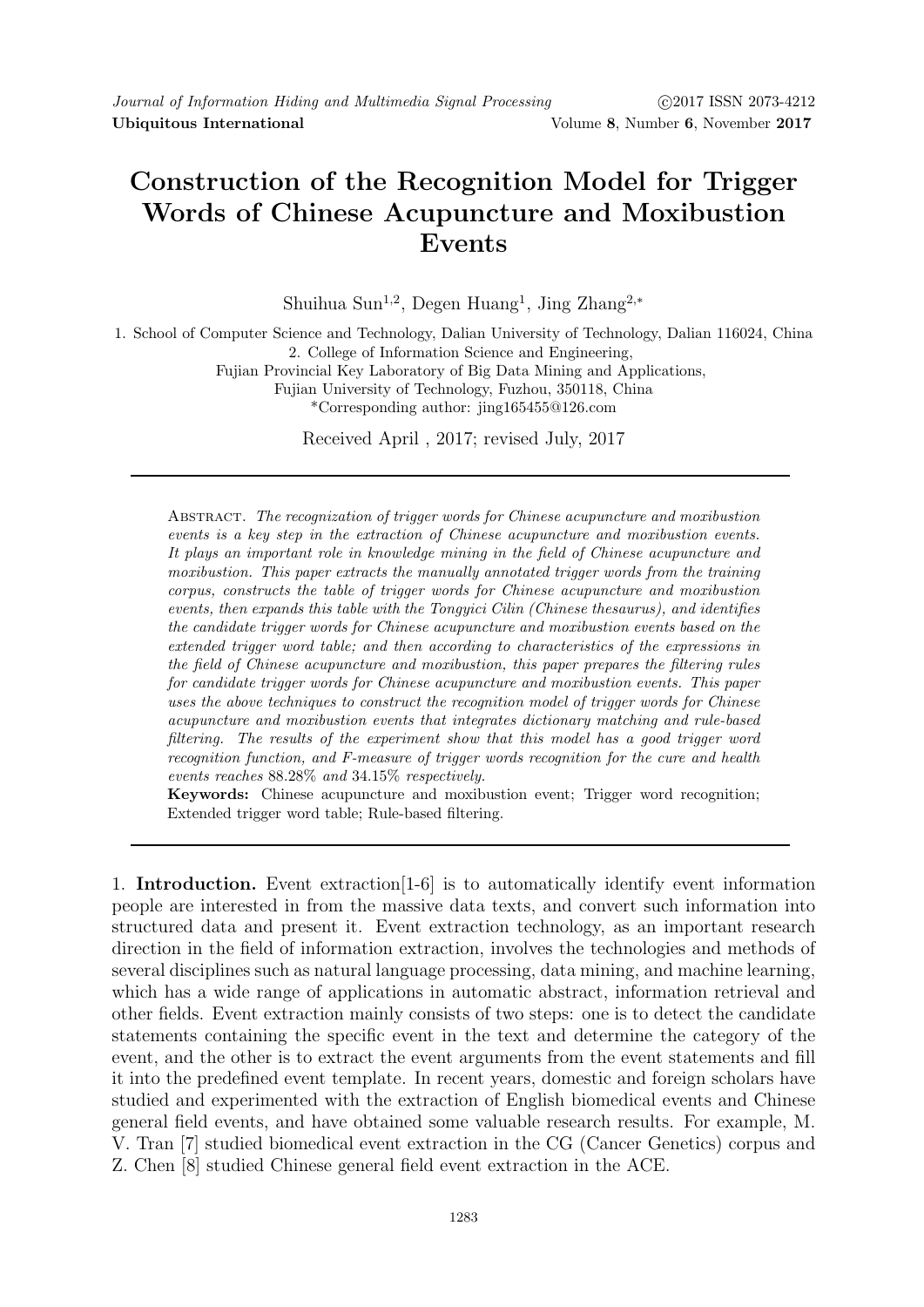With the re-emergence of traditional Chinese medicine and pharmacy, the number of Chinese acupuncture and moxibustion literature is growing rapidly. Studying the technology of automatically extracting Chinese acupuncture and moxibustion events from a huge number of Chinese acupuncture and moxibustion literature plays an important role in knowledge mining in the field of Chinese acupuncture and moxibustion. However, due to the linguistic features of Chinese and the one-character words and idioms that appear frequently in the text of Chinese acupuncture and moxibustion, such as /In the text of Chinese and the one enarated words and ideoms<br>at appear frequently in the text of Chinese acupuncture and moxibustion, such as<br>JIU" (moxibustion), "Ci" (insert), "Kang" (anti), "Shu Gan Li Qi" (relief liver for smooth Qi), and "Tong Jing Huo Luo" (clearing and activating the channels and for smooth Qi), and "Tong Jing Huo Luo" (clearing and activating the channels and collaterals), the application of research achievements of event extraction technology obtained from the English biomedical field and Chinese general field in the extraction of Chinese acupuncture and moxibustion events has been hindered. So far, no event information extraction system in the field of Chinese acupuncture and moxibustion is available, and fewer research papers related to event extraction technology in the field of Chinese acupuncture and moxibustion are reported.

Event trigger words are words that can clearly characterize events. Trigger word recognition is the recognition of event categories, which plays a key role in event extraction tasks. This paper studies the construction technology of event trigger word recognition model in the field of Chinese acupuncture and moxibustion. Firstly, this paper collects manually annotated trigger words from the training corpus to construct the table of trigger words for Chinese acupuncture and moxibustion events, then expands this table with the Tongyici Cilin, and recognizes the candidate trigger words for Chinese acupuncture and moxibustion events based on the extended trigger word table; Second, the paper analyzes the linguistic features and domain characteristics of Chinese acupuncture and moxibustion texts and constructs the filtering rules for candidate event trigger words. Finally, integrating dictionary matching and rule-based filtering technology, this paper constructs a mixed recognition model of trigger words for Chinese acupuncture and moxibustion events, and detects and classifies the Chinese acupuncture and moxibustion statements in the Chinese acupuncture and moxibustion literature.

2. Related works. Trigger word recognition is the first step in the step-by-step event extraction process, whose performance will directly affect the performance of the subsequent event arguments recognition steps and plays a vital role in improving the overall performance of the event extraction. From the literature related to research on the existing event trigger word extraction technology, there are mainly three ways to recognize the event trigger words: the rule-based method [9-11], the method based on dictionary matching [12-14], and the method based on machine learning [15-21].

Rule-based method defines a set of generalized rules according to the linguistic features and domain features of the corpus being processed, and uses the rule matching to extract the trigger words. For example, Literature [9] uses the rules after the stem processing to extract the biomedical event trigger words in the text. Rule-based trigger word recognition model relies heavily on the coverage of rules programmed by man, and the trigger words that are not covered by rules cannot be recognized. The model is high in accuracy, but lower in recall rate and poor in portability.

The method based on dictionary matching is to use the manually annotated trigger words in the training corpus to establish the trigger word dictionary, through which other words will be determined for trigger words. For example, in Literature [12], all the trigger words are extracted from the training corpus to establish initial trigger word dictionary. And the dictionary is extended by using the Tongyici Cilin to construct a relatively complete trigger word dictionary. Then this dictionary is used to determine whether the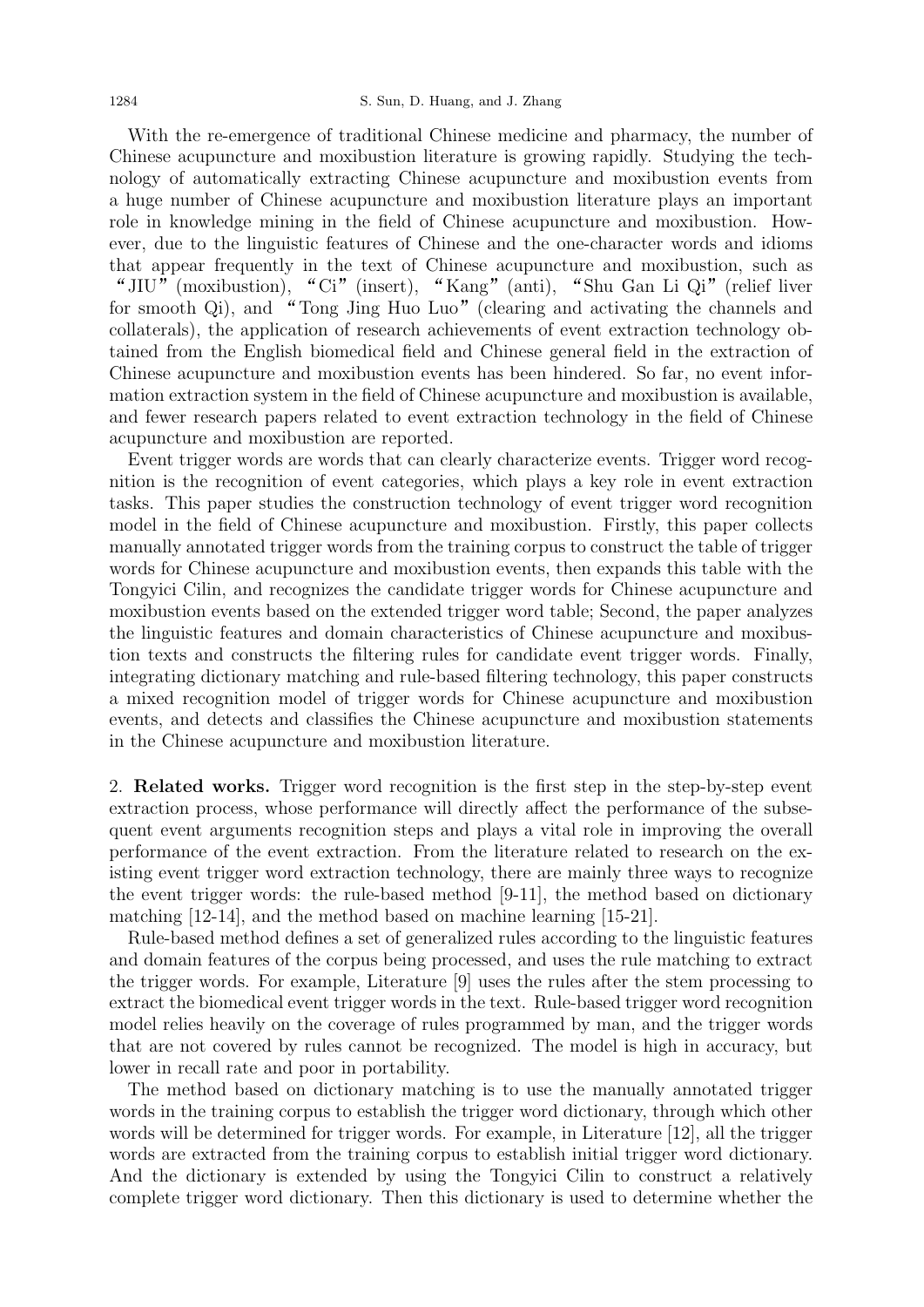words containing the concentrated candidate trigger words are event trigger words. The method is a typical empirical method, with a higher recall rate, but lower accuracy rate. It requires the training corpus to be large enough and classic enough.

The method based on machine learning regards the trigger word recognition task as the classification problem or the sequence annotation problem. It uses a large number of features and annotation data to establish the statistical machine learning model and realize the determination of sample instance. For example, in Literature [15], binary classifier is used to determine whether a word in the sentence is a trigger word. If so, a multiple classifier is used to classify it and obtain the event type. In Literature [16], vocabulary and its context, phrase marking features, word clustering features, and statistical dictionary features are used to construct different word-level CRF models for the annotation of biological event trigger words. The method based on machine learning is objective and does not require too much human intervention and domain knowledge, but requires training corpus and test corpus to meet a certain scale in order to ensure the accuracy of the recognition results.

The above three kinds of trigger word recognition technology have their own advantages and disadvantages. As the scale of event annotation corpus in the field of Chinese acupuncture and moxibustion used for the research is too small, and the positive and negative examples in the training set and test set are seriously imbalanced, this paper intends to integrate dictionary matching and rule extraction technology in one to construct a mixed recognition model for Chinese acupuncture and moxibustion event trigger words, which is used to automatically detect and classify the statements in the field of Chinese acupuncture and moxibustion and lays the foundation for the further study of extraction of Chinese acupuncture and moxibustion event arguments.

| Event            | Event type definition                                   | Event annotation example                                                    |  |  |
|------------------|---------------------------------------------------------|-----------------------------------------------------------------------------|--|--|
| type             |                                                         |                                                                             |  |  |
| name             |                                                         |                                                                             |  |  |
| Health           | Health events mean that there are words related to      | <method-arg>Massage</method-arg>                                            |  |  |
| event            | the Chinese acupuncture and moxibustion health fact     | Arg>can <health-trigger>relieve</health-trigger>                            |  |  |
|                  | in the sentence. The health event trigger words are the | trigger> <disease-arg>piriformis spasm</disease-arg>                        |  |  |
|                  | indicative word in these event statements. Seven event  | and $\langle$ Health-trigger>improve $\langle$ /Health-<br>$Arg$ ,          |  |  |
|                  | arguments that can appear in the health event include:  | trigger>local <health-arg>blood</health-arg>                                |  |  |
|                  | Drug-Arg, Method-Arg, Acupoint-Arg, Instrument-         | $circulation$ /Health-Arg >.                                                |  |  |
|                  | Arg, Time-Arg, Health-Arg, and Disease-Arg.             |                                                                             |  |  |
| $_{\text{Cure}}$ | Cure events mean that there are words related to the    | This<br>introduces the<br>research<br>paper<br>progress                     |  |  |
| event            | Chinese acupuncture and moxibustion cure fact in the    | $\langle \text{Method-Arg} \rangle$ Chinese<br>$_{\rm that}$<br>acupuncture |  |  |
|                  | sentence. The cure event trigger words are the in-      | moxibustion <cure-<br>and</cure-<br>                                        |  |  |
|                  | dicative word in these event statements. Six event ar-  | $trigger > curve < /Cure-trigger > <$ Disease-                              |  |  |
|                  | guments that can appear in the cure event include:      | $Arg$ >scapulohumeral periarthritis $\langle$ Disease-Arg>in                |  |  |
|                  | Drug-Arg, Acupoint-Arg, Method-Arg, Instrument-         | the past decade.                                                            |  |  |
|                  | Arg, Time-Arg, and Disease-Arg.                         |                                                                             |  |  |

Table 1. Chinese acupuncture and moxibustion events and their annotation examples

3. Definition of event type in the field of Chinese acupuncture and moxibustion. Chinese acupuncture and moxibustion is a clinical medicine that uses acupuncture, moxibustion, massage, traction, cupping, scraping and other methods to prevent and cure diseases. It is an important part of traditional Chinese medicine. As UNESCO included Chinese acupuncture and moxibustion into Representative List of the Intangible Cultural Heritage of Humanity on November 16, 2010 and the international intellectual circles gradually recognize Chinese acupuncture and moxibustion, the Chinese acupuncture and moxibustion discipline enters into a fast development period. Chinese acupuncture and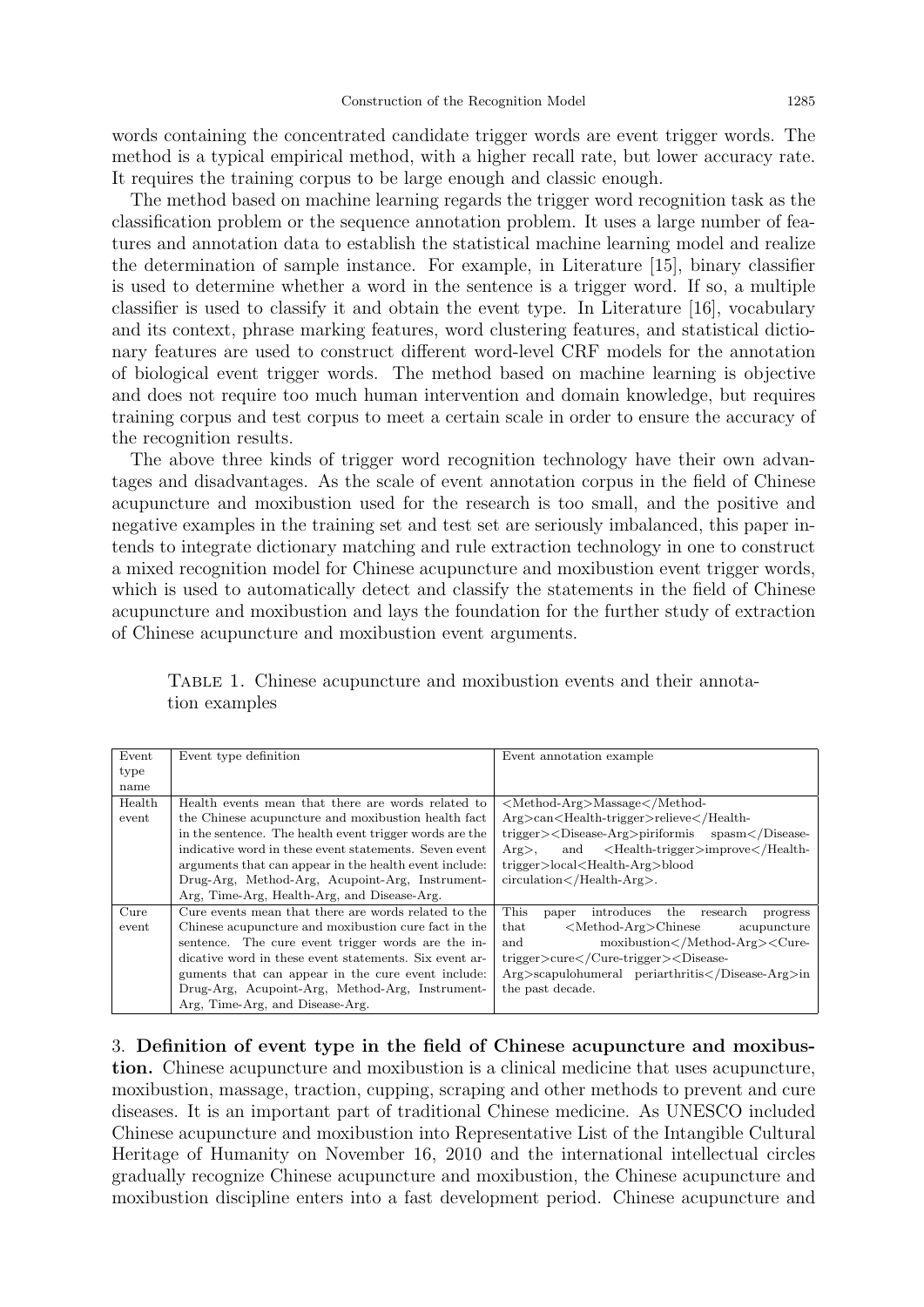moxibustion literature, as the demonstration of results in the field of Chinese acupuncture and moxibustion and the main carrier for academic exchange, increases rapidly in number. It is imperative to extract the information from the massive Chinese acupuncture and moxibustion literature and construct the knowledge base of Chinese acupuncture and moxibustion. This is of great significance for carrying forward Chinese acupuncture and moxibustion culture, protecting, inheriting, developing and disseminating Chinese acupuncture and moxibustion.

Through the analysis of Chinese acupuncture and moxibustion texts and learning from definition of Chinese general field events and the annotation method of Chinese events [22], this paper defines two types of Chinese acupuncture and moxibustion events, namely, cure event and health event. Chinese acupuncture and moxibustion events and their annotation examples are shown in Table 1.



FIGURE 1. Extraction system frame of Chinese acupuncture and moxibustion event trigger words

4. Extraction of Chinese acupuncture and moxibustion event trigger words. The language features and domain characteristics of the text in the field of Chinese acupuncture and moxibustion make the recognition task of Chinese acupuncture and moxibustion event trigger words much more difficult than that in the English biomedical field and the Chinese general field. This paper constructs a recognition model for Chinese acupuncture and moxibustion event trigger words based on the extended trigger word table and trigger word filtering rules. This model avoids the problem of imbalance of positive and negative examples and data sparseness of the event trigger words in corpus. The extraction system of Chinese acupuncture and moxibustion event trigger word consists of corpus preprocessing module, candidate trigger word extraction module, and trigger word filter module. The system frame is shown in Figure 1.

4.1. Corpus preprocessing. There are many punctuation, character and word misuses in the corpus gathered from the websites, and there is also inconsistent manual annotation information on Chinese acupuncture and moxibustion events. Therefore, before the construction of recognition model for Chinese acupuncture and moxibustion event trigger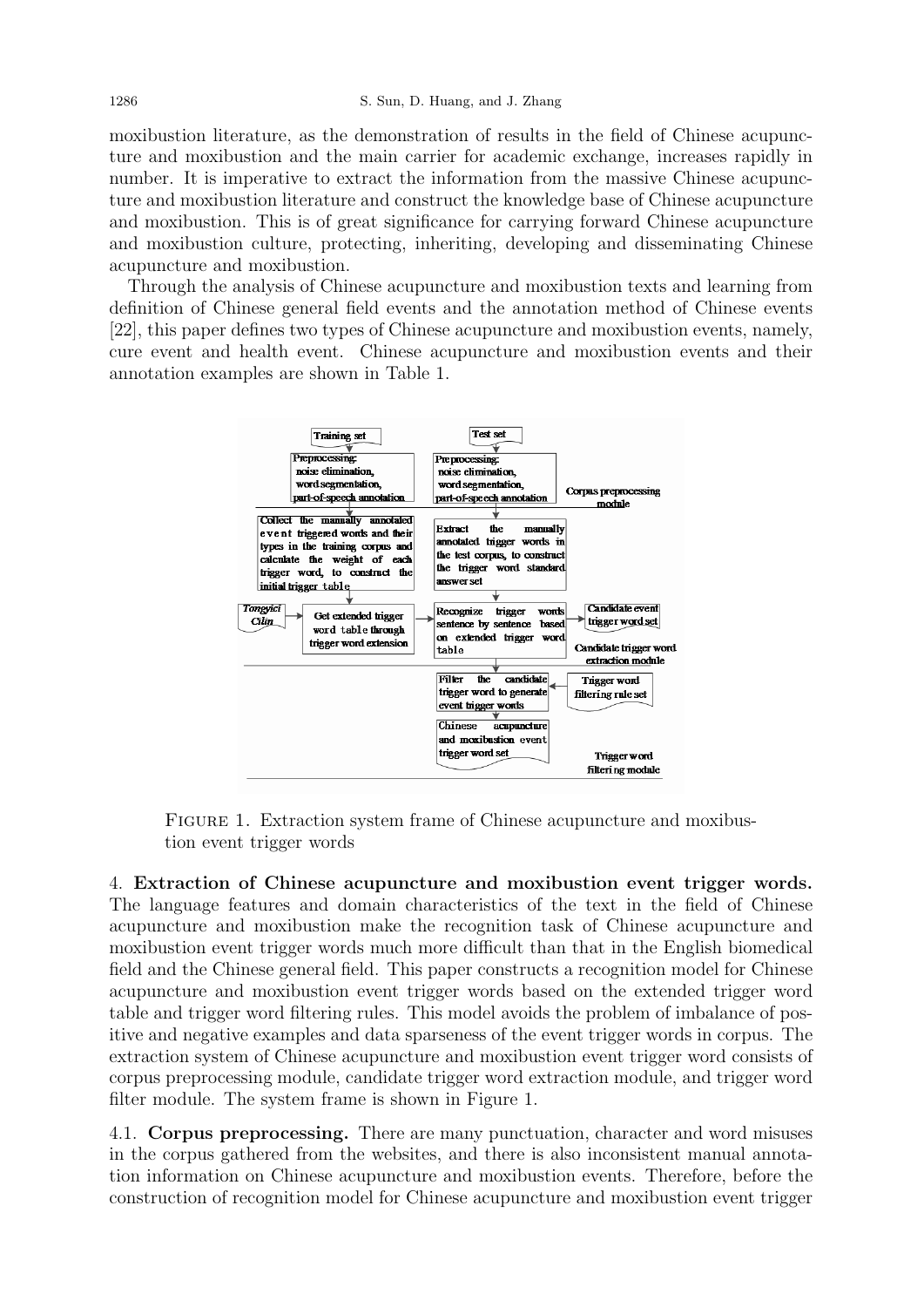words, the corpus needs to be preprocessed. The corpus preprocessing in this paper consists of the following four tasks: (1) extract the abstract information of each document in the corpus and store it as the abstract text set of Chinese acupuncture and moxibustion; (2) remove the repeated text in the abstract text set and eliminate the noise and wrong manually annotated information; (3) process abstract text set, remove the manually annotated event trigger words and event argument tag information, and store them as unannotated abstract text set; (4) use the Language Technology Platform (LTP) developed by the Research Center for Social Computing and Information Retrieval of Harbin Institute of Technology (HIT-SCIR) to carry out word segmentation and part-of-speech annotation for the unannotated abstract text set, to obtain the word segmentation and part-of-speech information of the abstract text and store them as the word segmentation abstract text set.

## 4.2. Extraction of candidate trigger words based on extended trigger word

table. The abstract text set after de-replication and de-noising is randomly divided into seven parts, six of which are used as training corpus and used for constructing the event trigger word table in the field of Chinese acupuncture and moxibustion by the method in Literature [23]. This trigger word table is used to judge whether the words in the test corpus are the trigger words for Chinese acupuncture and moxibustion events and determine their categories. Concrete steps for the extraction of candidate event trigger words in the field of Chinese acupuncture and moxibustion based on extended trigger word table are as follows:

1) Collect the manually annotated trigger words for Chinese acupuncture and moxibustion events and their categories in the training corpus, calculate the weight of each trigger word and construct the initial trigger word table for Chinese acupuncture and moxibustion events;

2) Extend the synonyms for each trigger word in the initial trigger word table for Chinese acupuncture and moxibustion events by Tongyici Cilin to acquire the extended trigger word table for Chinese acupuncture and moxibustion events;

3) Judge sentence by sentence and word by word whether the words in the test corpus are the trigger words for Chinese acupuncture and moxibustion events and determine their categories based on the extended trigger word table, so as to acquire the alternate trigger word set for Chinese acupuncture and moxibustion events.

4.2.1. Construction of initial trigger word table for Chinese acupuncture and moxibustion events. Analyze the abstract text set in training corpus, collect article by article and sentence by sentence the manually annotated trigger words for Chinese acupuncture and moxibustion events and their categories. Count the number of events triggered by each trigger word, the number of the trigger words appearing in the sentence, total number of various event types having appeared, total number of sentences and other information within the range of training corpus, and calculate the weight of each trigger word according to the statistical data. The initial trigger word table for Chinese acupuncture and moxibustion events constructed is shown in Table 2.

Calculation of the weight of event trigger word in Table 2 is shown in Formula (1), which employs the method similar to  $TF^*IDF[23]$ .

$$
Score_i = TF(w_i) * IDF(w_i). \tag{1}
$$

TF means Term Frequency, which reflects the contributions of a trigger word  $w_i$  to the event category it belongs to. The calculation is as shown in Formula (2).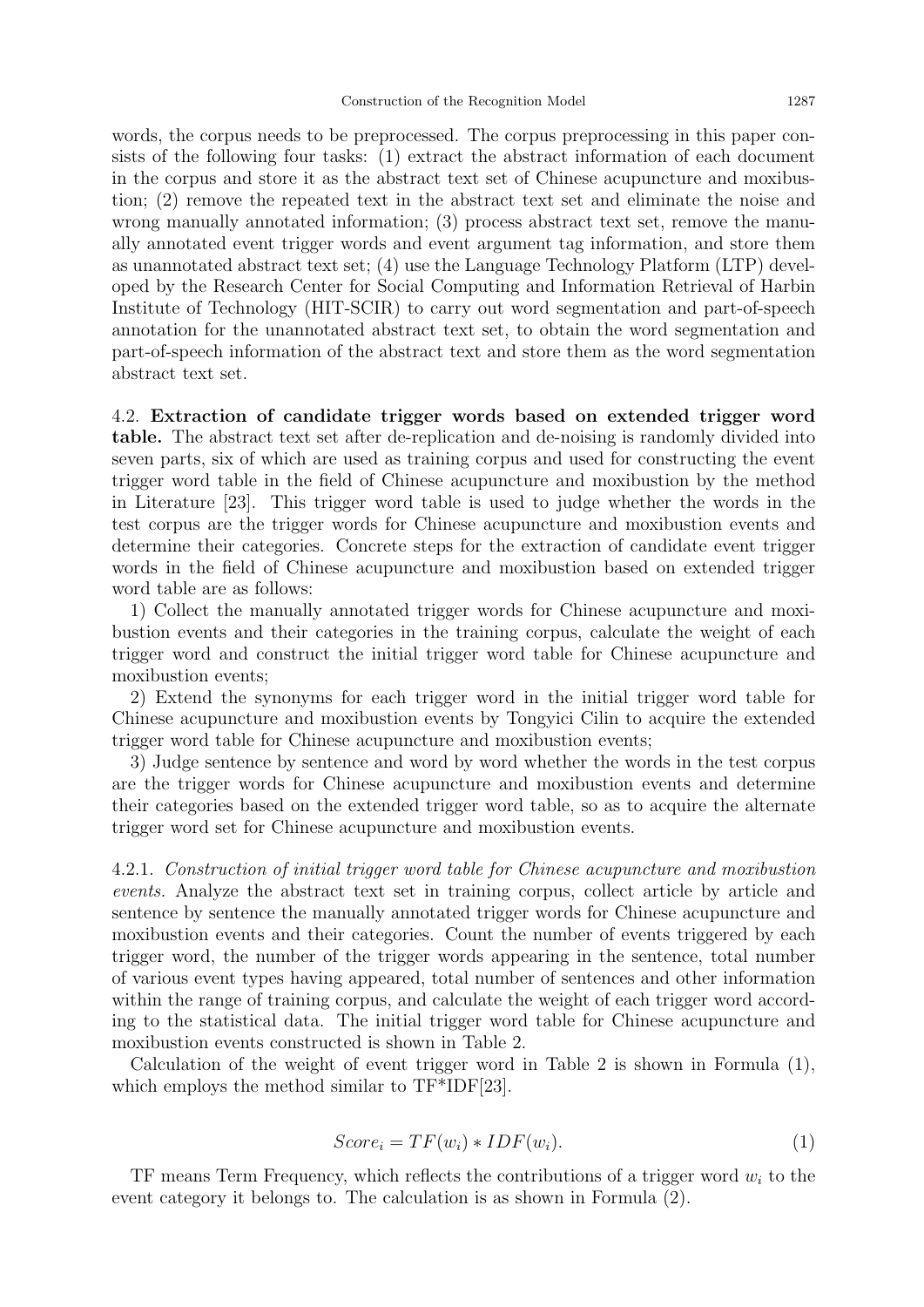Table 2. Initial trigger word table for Chinese acupuncture and moxibustion events

| Trigger   | Event type | Weight (Score) | Number<br>of    | Number of trig- | Total<br>num-      | Total<br>number |
|-----------|------------|----------------|-----------------|-----------------|--------------------|-----------------|
| word      |            |                | events<br>trig- | ger words ap-   | of<br>ber<br>event | of sentences    |
|           |            |                | gered<br>bv     | pearing in the  | having<br>types    |                 |
|           |            |                | trigger word    | sentence        | appeared           |                 |
| Cure      | Cure event | 0.5165         | 623             | 807             | 648                | 1381            |
| Heal      | Cure event | 0.0099         | $\overline{2}$  | 55              | 648                | 1381            |
| Curative  | Cure event | 0.0355         | 18              | 385             | 648                | 1381            |
| effective |            |                |                 |                 |                    |                 |
| $\cdots$  | $\cdots$   | $\cdots$       |                 | $\cdots$        | $\cdots$           | $\cdots$        |
| Improve   | Health     | 0.6573         | 9               | 48              | 46                 | 1381            |
|           | event      |                |                 |                 |                    |                 |
| Relieve   | Health     | 0.4127         | $\overline{4}$  | 12              | 46                 | 1381            |
|           | event      |                |                 |                 |                    |                 |
| $\cdots$  | $\cdots$   | $\cdots$       |                 | $\cdots$        |                    |                 |

$$
TF(w_i) = \frac{n_i}{m_i}.\tag{2}
$$

In the formula,  $n_i$  is the total number of one category of events triggered by the trigger word  $w_i$  in all the training corpus, and  $m_i$  is the total number of such category of event in the training corpus.

IDF means Inverse Document Frequency, which reflects the frequency of a trigger word  $w_i$  in the training corpus. The calculation is shown in Formula  $(3)$ .

$$
IDF(w_i) = log_2(\frac{N_i}{M_i}).
$$
\n(3)

In the formula,  $N_i$  is the total number of sentences in the training corpus, and  $M_i$  is the total number of sentences that contains the trigger word  $w_i$  in the training corpus.

4.2.2. Extension of trigger word table for Chinese acupuncture and moxibustion events. Since the manually annotated training corpus has a limited scale, the seed trigger words collected in the initial trigger word table can't cover the complete trigger word set for Chinese acupuncture and moxibustion events. Some important trigger words are not collected in the initial trigger word table, which directly causes loss of new events during event recognition in the test corpus. In order to make the trigger word table cover the trigger words of various types of events as much as possible, this paper has extended the initial trigger words according to the Tongyici Cilin (Extended) completed by HIT-SCIR. Extension algorithm of trigger word table for Chinese acupuncture and moxibustion events is described in the following:

1) Cluster the words that the former 4 levels of word coding in Tongyici Cilin (Extended) are the same and the 8th digit is marked with "=", construct word $\rightarrow$  coding mapping and coding  $\rightarrow$  synonym set mapping;

2) Process the segmented abstract text set in the training corpus, collect the verbs and nouns in it and construct the verb and noun set (VerbAndNonSet);

3) Successively process each trigger word  $w_i$  in the initial trigger word table for Chinese acupuncture and moxibustion events, map  $w_i$  to the synonym set with the same code with it and use VerbAndNonSet to filter the non-verb and non-noun words in this synonym set (note: the part-of-speech of the trigger word is generally verb and noun);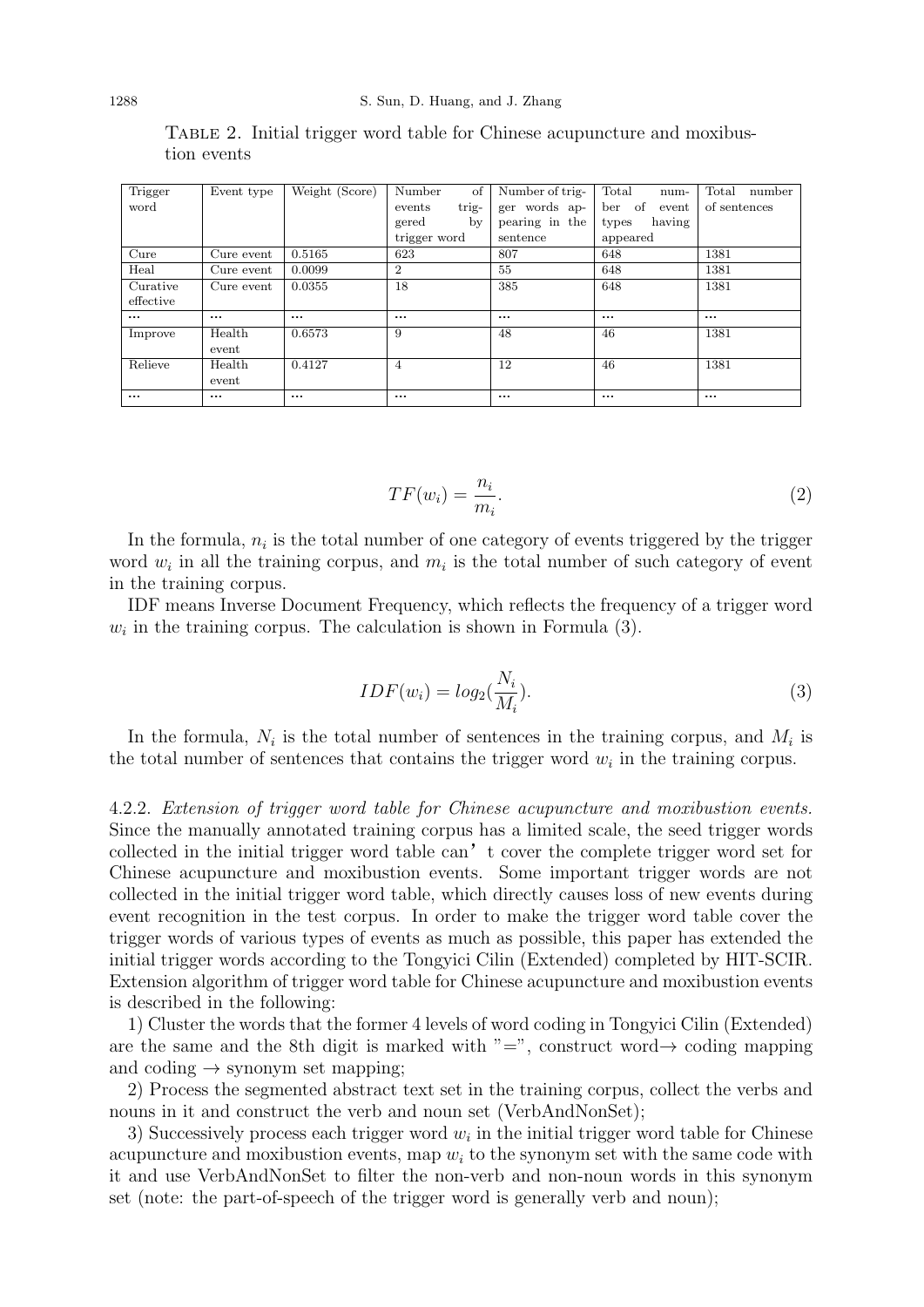4) Add the words in the synonym set after being filtered into the event trigger word table to be expanded and set the event type and weight value of these words to be the same as  $w_i$ ;

5) Turn to Step 3) until the processing of trigger words in the initial trigger word table is finished;

6) Combine the to-be-extended event trigger word table with the initial event trigger word table to acquire the extended trigger word table for Chinese acupuncture and moxibustion events.

4.2.3. Extraction of candidate trigger words for Chinese acupuncture and moxibustion events. Use the extended trigger word table for Chinese acupuncture and moxibustion events to judge whether the words in the test corpus are the trigger words for Chinese acupuncture and moxibustion events and determine their categories. Algorithm for the extraction of candidate trigger words for Chinese acupuncture and moxibustion events based on the extended trigger word table is as follows:

1) Segment the sentences in the test corpus, extract sentence by sentence the manually annotated trigger words and their types, construct the trigger word standard set for Chinese acupuncture and moxibustion events in the test corpus and count the number of various standard trigger words;

2) Check sentence by sentence and word by word whether the word in the unannotated test abstract text set exists in the extended trigger word table for Chinese acupuncture and moxibustion events. If so and its weight is larger than the preset threshold value, we can judge that this word is a candidate trigger word for Chinese acupuncture and moxibustion events, and then check the table to determine its type;

3) Add this word and its type into the candidate trigger word set for Chinese acupuncture and moxibustion event and increase the number of recognition trigger words of corresponding category;

4) Compare the recognized trigger word and its type with the standard trigger word and its type to judge whether the recognition is correct or not. If it is correct, increase the number of correct recognition trigger words of corresponding category;

5) Turn to Step 2) until the processing of the test corpus is finished;

6) Calculate the P, R and F values of trigger word recognition for various types of Chinese acupuncture and moxibustion events.

4.3. Rules for trigger word filtering. In order to increase the precision of trigger word recognition for Chinese acupuncture and moxibustion events, we analyzed the misrecognized trigger words in the candidate trigger word set and summarized 2 rules for trigger word filtering as follows:

Rule 1: for a trigger word in the category of <Cure> in the candidate trigger word set, if there is no named entity of the category of set  $\{, \}$  at its left or right neighbor, abandon this trigger word;

Rule 2: for a trigger word in the category of  $\leq$ Health $>$  in the candidate trigger word set, if there is no named entity of the category of set $\{, , \}$ at its left or right neighbor, abandon this trigger word.

## 5. Performance analysis.

5.1. Source of corpus in the experiment and its evaluation indices. The literatures used in the corpus in the experiment in this paper are the Chinese abstracts of literatures on Chinese acupuncture and moxibustion gathered from http: //www.cqvip.com/.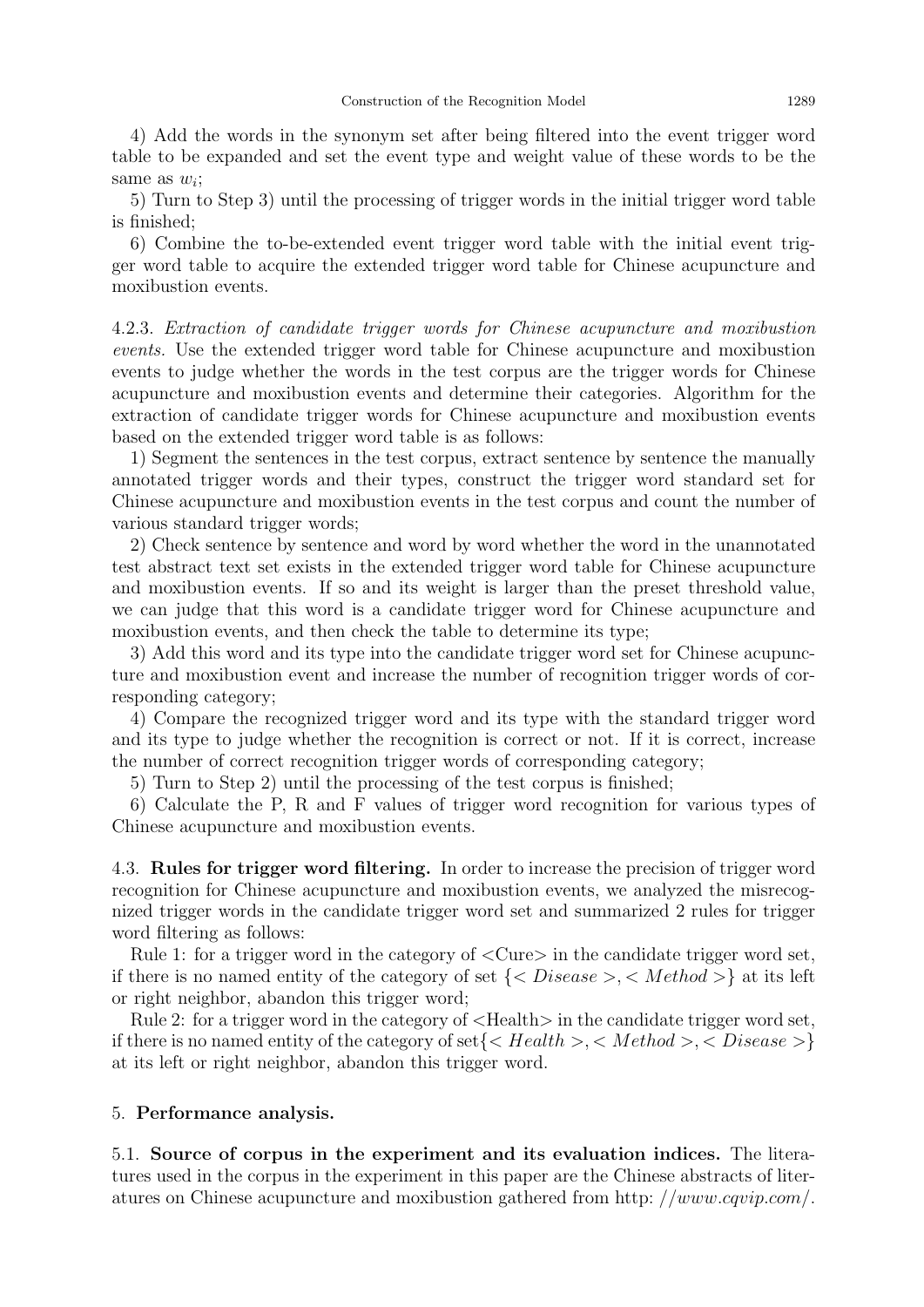The total size of the gathered information was 4.2M and after de-replication and denoising, 561 pieces of them were selected to manually annotate the event trigger words and event arguments according to the definition of Chinese acupuncture and moxibustion events specified in this paper. We randomly selected 481 pieces of them as the training corpus for the trigger word recognition model and the rest 80 pieces were used as test corpus set. We employed three general evaluation indices of precision rate (P), recall rate (R) and F-value to evaluate the model constructed in this paper. Assuming that the number of correctly recognized trigger words for some kind of Chinese acupuncture and moxibustion events is TR, the total number of model-recognized trigger words for some kind of Chinese acupuncture and moxibustion events is MR and the total number of trigger words for some kind of Chinese acupuncture and moxibustion events in the test corpus is TC, evaluation indices are concretely defined as in the formulas below:

$$
P = \frac{TR}{MR} \times 100\%.\tag{4}
$$

$$
R = \frac{TR}{TC} \times 100\%.\tag{5}
$$

$$
F-value = \frac{2 \times P \times R}{P + R} \times 100\%.
$$
 (6)

5.2. Experimental results analysis. Based on the above-mentioned idea of model construction, we used Java language to realize a prototype system of trigger word recognition of Chinese acupuncture and moxibustion events and in the test corpus set we compared the recognition method of Chinese acupuncture and moxibustion event trigger words constructed in this paper with the method set out in Literature [23] through comparative tests. The weight threshold of the trigger word shall be adjusted and set according to the experimental results and we set the value as 0.1 in this experiment. The results of the comparative experiments are shown in Table 3.

| Experimental    | Event type   | P      | R.     | F      | Remarks        |
|-----------------|--------------|--------|--------|--------|----------------|
| method          |              |        |        |        |                |
| <b>Baseline</b> | Cure event   | 54.33% | 96.58% | 69.54% | Extended trig- |
| Method          |              |        |        |        | ger word table |
| <b>Baseline</b> | Health event | 14.29% | 53.85% | 22.58% | Extended trig- |
| Method          |              |        |        |        | ger word table |
| Suggested       | Cure event   | 81.29% | 96.58% | 88.28% | Extended trig- |
| Method          |              |        |        |        | ger word table |
|                 |              |        |        |        | $+$ Rule 1     |
| Suggested       | Health event | 25.00% | 53.85% | 34.15% | Extended trig- |
| Method          |              |        |        |        | ger word table |
|                 |              |        |        |        | $+$ Rule 2     |

Table 3. The Results of Experimental Comparison between Suggested and Baseline Methods

It can be seen from Table 3 that, the precisions of the trigger word recognition in Baseline Method are much lower than the recall rates of both cure event and health event. This indicates that it is easy to get wrong to judge whether a word is the trigger word for cure or health event merely by checking the table. This is because some statements that contain the trigger words don't express relevant events and some words may also serve as trigger words in multiple event categories. Therefore, it is not precise enough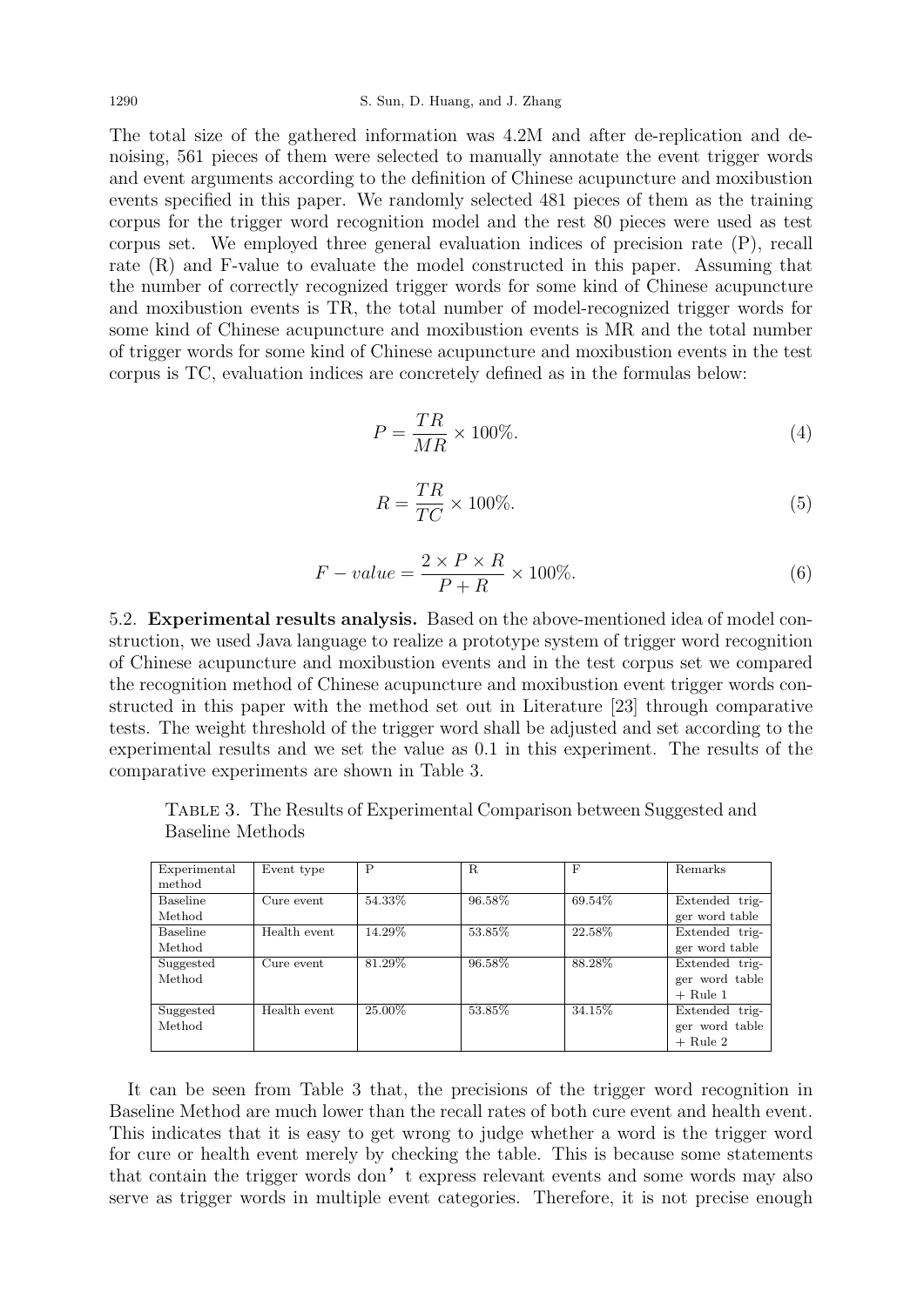to determine the trigger words and their categories simply according to the trigger word table.

In order to filter the misrecognized trigger words and increase the precision of trigger word recognition for Chinese acupuncture and moxibustion events, we discovered by analyzing the misrecognized sample set that, the context of trigger word contains various characteristics which are of great reference value to the determination of event trigger word and its category. For example, some named entities of specific types in the context of the trigger word play an important role in distinguishing trigger words from common words. Therefore, we adopted corresponding rules to filter the candidate trigger words of cure events and health events generated by checking the table. Data in Table 3 indicates that rule-based filtering can substantially increase the precision of trigger word recognition.

Data of Table 3 indicates that the recall rate of trigger word recognition for health events is relatively low. This is mainly because some of such words are one-character words. For example, the trigger words "anti – " and "relieving" in the sentence "  $\langle Druq - Arq \rangle$ bee venom<  $/Drug - Arg >$  does have the function of  $\langle Health - trigger >$ anti-< /Health−trigger >< Health−Arg >inflammation< /Health−Arg > and < Health−  $trigger >$ relieving  $\langle$  /Health –  $trigger > \langle$  Health – Arg >the pain $\langle$  /Health – Arg >, and is worthy of clinical popularization and application" are one-character words. Word tokenizers usually recognize "anti  $-$  inflammation" and "relieving the pain" as one word, and as a result, the trigger words "anti  $-$ " and "relieving" cannot be recognized, which influences the recall rate of trigger word recognition for health events.

6. Conclusion. Two types of Chinese acupuncture and moxibustion events have been defined according to the characteristics of the texts in the field of Chinese acupuncture and moxibustion. The trigger word automatic recognition model for Chinese acupuncture and moxibustion events based on the combination of extended trigger word table and rule-based filtering have been constructed. Experiment on test corpus set indicates that this model shows relatively fine performance in trigger word recognition for cure events. In follow-up researches, we will explore the characteristics contained in the context of trigger words that is of reference value to the determination of trigger words and their categories and construct more effective filtering rules to further increase the precision of trigger word recognition. Meanwhile, as regards the problem that the performance in trigger word recognition for health events is not ideal, we will collect the one-character words that are of specific meanings in the field of Chinese acupuncture and moxibustion, such as "anti-" "relieve" and "reduce" for training segmentation dictionary, so as to adapt the word tokenizers to the characteristics of the literal expressions in the field of Chinese acupuncture and moxibustion, and while segmenting the texts in this field, they can correctly segment one-character word and therefore further enhance the model's recognition capacity of trigger words for health events.

Acknowledgment. The authors wish to thank the National Natural Science Foundation of China under Grant 61672127, Natural Science Foundation of Fujian Province of China(2014J01218, 2017J05098), the Project in Fujian Provincial Education Bureau (JAT160328 JZ160461), the scientific research project in Fujian University of Technology (GY-Z160066).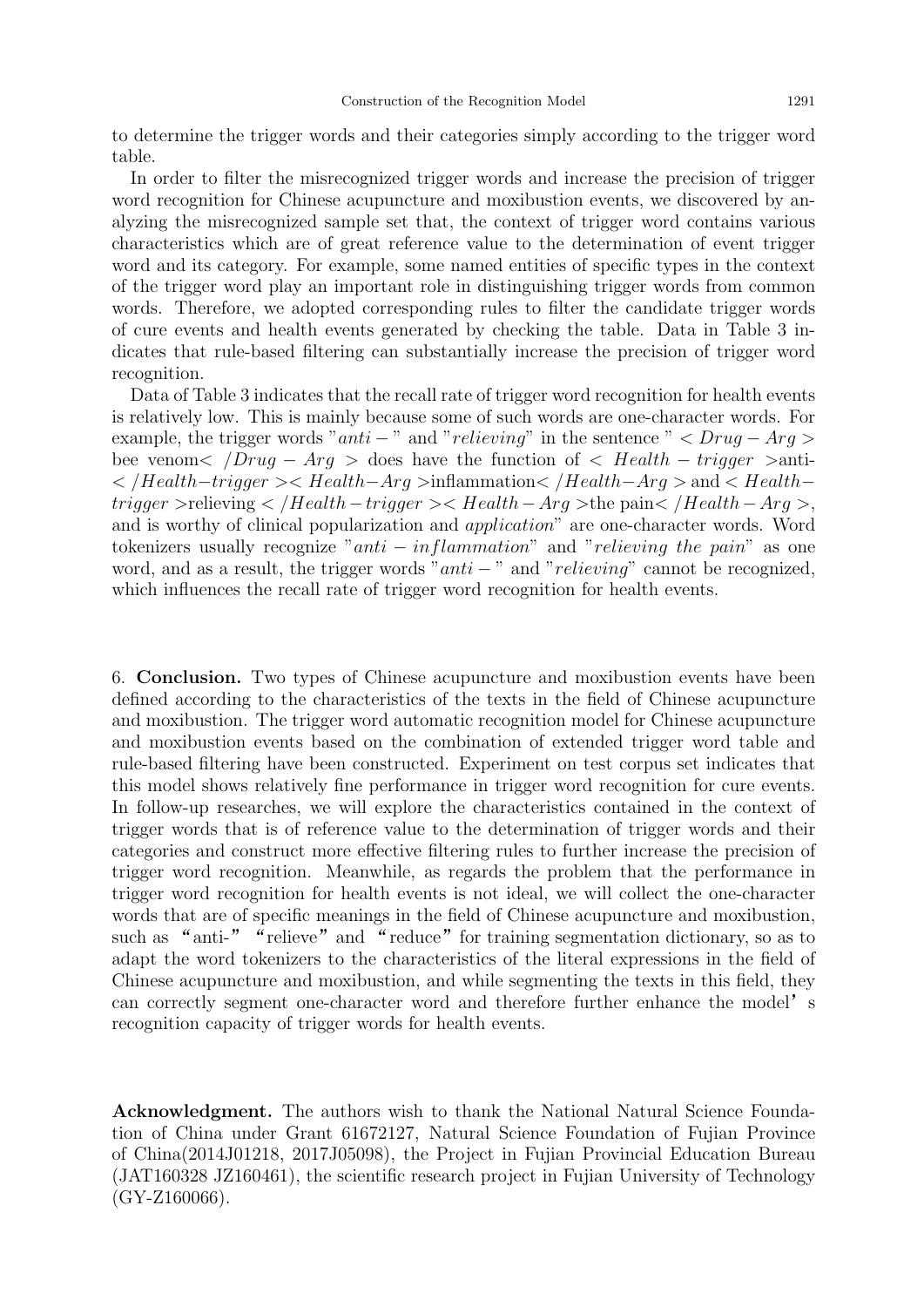## **REFERENCES**

- [1] L. Sha, J. Liu, C. Y. Lin, et al., RBPB: Regularization-Based Pattern Balancing Method for Event Extraction, Proceedings of the 54th Annual Meeting of the Association for Computational Linguistics, vol. 1, pp. 1224-1234, 2016.
- [2] R. Ghaeini, X. Z. Fern, L. Huang, et al., Event nugget detection with forward-backward recurrent neural networks, The 54th Annual Meeting of the Association for Computational Linguistics., pp. 369, 2016.
- [3] X. Feng, L. Huang, D. Tang, et al., A language-independent neural network for event detection, The 54th Annual Meeting of the Association for Computational Linguistics, pp. 66, 2016.
- [4] Y. Chen, L. Xu, K. Liu, et al., Event Extraction via Dynamic Multi-Pooling Convolutional Neural Networks, ACL (1)., pp. 167-176, 2015.
- [5] P. Li, Q. Zhu, G. Zhou, Employing Event Inference to Improve Semi-Supervised Chinese Event Extraction, COLING., pp. 2161-2171, 2014.
- [6] T. H. Nguyen, R. Grishman, Event Detection and Domain Adaptation with Convolutional Neural Networks, ACL (2), pp. 365-371, 2015.
- [7] M. V. Tran, H. Q. Le, V. T. Phi, et al., Exploring a Probabilistic Earley Parser for Event Composition in Biomedical Texts, ACL 2013, pp. 130-139, 2013.
- [8] Z. Chen, H. Ji, Language specic issue and feature exploration in Chinese event extrac- tion, Proceedings of Human Language Technologies: The 2009 Annual Conference of the North American Chapter of the Association for Computational Linguistics, Companion Volume: Short Papers. Association for Computational Linguistics, pp. 209-212, 2009.
- [9] A. Casillas, A. D. De Ilarraza, K. Gojenola, et al., Using Kybots for extracting events in biomedical texts, Proceedings of the BioNLP Shared Task 2011 Workshop. Association for Computational Linguistics, pp. 138-142, 2011.
- [10] K. B. Cohen, K. Verspoor, H. L. Johnson, et al., High-precision biological event extraction with a concept recognizer, Proceedings of the Workshop on Current Trends in Biomedical Natural Language Processing: Shared Task. Association for Computational Linguistics, pp. 50-58, 2009.
- [11] Q. Le Minh, S. N. Truong, Q. H. Bao, A pattern approach for biomedical event annota- tion, Proceedings of the BioNLP Shared Task 2011 Workshop. Association for Computational Linguistics, pp. 149-150, 2011.
- [12] L. Tian, W. Ma, Z. Wen, Automatic event trigger word extraction in chinese event, Journal of Software Engineering and Applications, vol. 5, pp. 208-212, 2012.
- [13] E. Buyko, E. Faessler, J. Wermter, et al., Event extraction from trimmed dependency graphs, Proceedings of the Workshop on Current Trends in Biomedical Natural Language Processing: Shared Task. Association for Computational Linguisticspp. 19-27, 2009.
- [14] A. Vlachos, P. Buttery, D. O. Sé aghdha, et al., Biomedical event extraction without training data, Proceedings of the Workshop on Current Trends in Biomedical Natural Language Processing: Shared Task. Association for Computational Linguistics pp. 37-40, 2009.
- [15] D. Ahn, The stages of event extraction, Proceedings of the Workshop on Annotating and Rea- soning about Time and Events. Association for Computational Linguistics pp. 1-8, 2006.
- [16] X. M. Wei, Y. Huang, B. Chen, et al., Research on Tagging Biomedical Event Trigger, Computer Science, vol. 42, no. 10, pp. 239-243, 2015.
- [17] J. Bj rne, J. Heimonen, F. Ginter, et al., Extracting complex biological events with rich graphbased feature sets, Proceedings of the Workshop on Current Trends in Biomedical Natural Language Processing: Shared Task. Association for Computational Linguistics, pp. 10-18, 2009.
- [18] P. Li, G. Zhou, Q. Zhu, et al., Employing compositional semantics and discourse consistency in Chinese event extraction, Proceedings of the 2012 Joint Conference on Empirical Methods in Natural Language Processing and Computational Natural Language Learning. Association for Computational Linguistics, pp. 1006-1016, 2012.
- [19] X. Y. Chen, X. Y. Peng, J. B. Li, and Y. Peng, Overview of Deep Kernel Learning Based Techniques and Applications, Journal of Network Intelligence, vol. 1, no. 3, pp. 83-98, Aug. 2016.
- [20] Y. Xia and R. Hu, Fuzzy Neural Network based Energy Efficiencies Control in the Heating Energy Supply System Responding to the Changes of User Demands, Journal of Network Intelligence, vol. 2, no. 2, pp. 186-194, May 2017.
- [21] F. J. Kuang and S. Y. Zhang, A Novel Network Intrusion Detection Based on Support Vector Machine and Tent Chaos Artificial Bee Colony Algorithm, Journal of Network Intelligence, vol. 2, no. 2, pp. 195-204, May 2017.